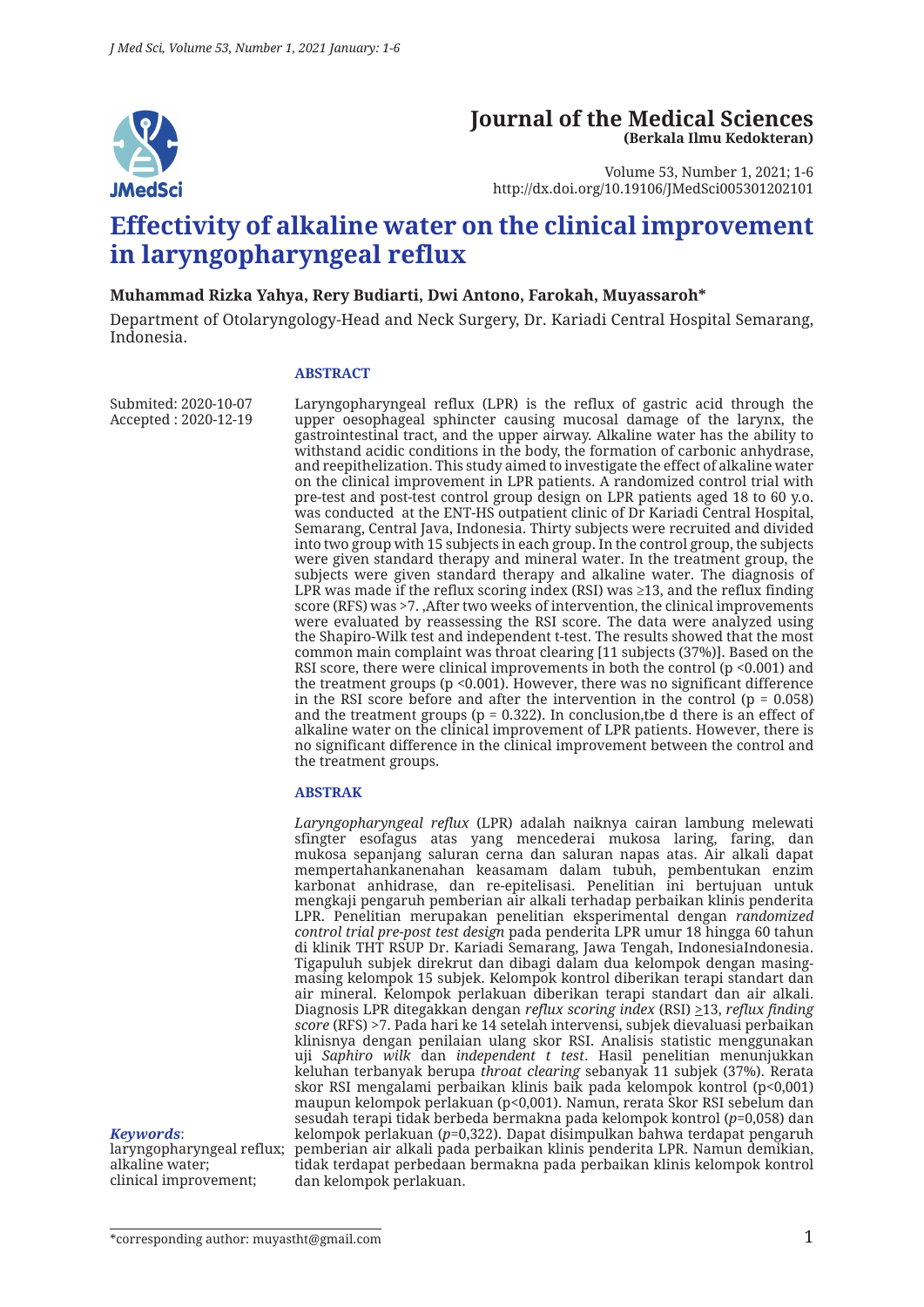### **INTRODUCTION**

Laryngopharyngeal reflux (LPR) is the reflux of gastric acid into the larynx, pharynx, trachea, and bronchi. The prevalence of LPR is 15% - 20% of the total patients visiting the ENT specialists.1 LPR occurs due to the high acid level. Alkaline water is currently used to neutralize the acidity because alkaline water with a pH of 8.8 can help to reduce acid reflux. The high pH level will inactivate pepsin, an enzyme involved in protein breakdown and the main cause of lower acidity. Apart from that, alkaline water has also been shown to reduce the acidity of stomach contents.<sup>2,3,4</sup>

Alkaline water has been established as fit for consumption and beneficial for the human body. One of its most important benefits is its ability to neutralize acidity in the body by reducing excess acid content in the stomach. Furthermore, alkaline water can boost the immune system, as well as neutralize acidity in the body caused by poor diet, stress, and environmental toxins. Alkaline water can also absorbed by the body, and is rich in alkaline minerals. With the -availability of abundance electrons, alkaline water allows the body cells to eliminate the harmful free radicals.5,6

Alkaline water with a pH of 8.8 can help reduce gastric acid reflux because higher pH levels will inactivate pepsin, an enzyme involved in dietary protein breakdown and the main cause of lower acidity.7,8 However, study concerning the effect of alkaline water on LPR patients has never been conducted. This study aimed to investigate the effect of alkaline water on the clinical improvement of LPR patients.

### **MATERIALS AND METHODS**

### **Design and sample size**

This was a randomized control trial with a pre-test and post-test control group design, conducted at the ENT-HS outpatient clinic of Dr. Kariadi Central Hospital, Semarang, Central Java. This study had obtained ethical approval from the Health Research Ethics Committee of Dr. Kariadi Central Hospital, Semarang.

The sample size for each group was determined by the calculation formula used in previous studies. With the standard deviation of 4.7,  $\alpha$  of 0.05, and power of 90%, the sample size obtained was 13.8, which was then rounded to 14. Then a drop-out count of 10% was added and the final sample size for each group consisted of 15 people.

### **Protocol of study**

The diagnosis of LPR was conducted based on the reflux scoring index (RSI), a complete ENT examination, and reflux finding score (RFS) using flexible laryngoscopy/ fiberoptic laryngoscope (FOL). The diagnosis of LPR was established if the RSI score was ≥13 and the RFS score was >7. The samples were collected using consecutive sampling and single blinding methods.

The inclusion criteria of this study included: 1) patients with LPR (RSI of  $\geq$ 13; RFS of  $>$ 7), 2) aged 18-60 years old, and 3) willing to take part in the study. Meanwhile, the exclusion criteria included: 1) patients with head and neck malignancies, 2) patients with acute lower and upper respiratory tract infections (rhinitis, pharyngitis, tonsillitis, or bronchitis), and 3) had a previous history of undergoing radiotherapy in the neck area.

In the control group, 15 subjects were given standard therapy consisting of 20 mg of omeprazole every 12 hours and 1.8 L of mineral water per day for 2 weeks. Meanwhile, in the treatment group, 15 subjects were given 1.8 L of alkaline water per day and 20 mg of omeprazole every 12 h for two weeks. Both of groups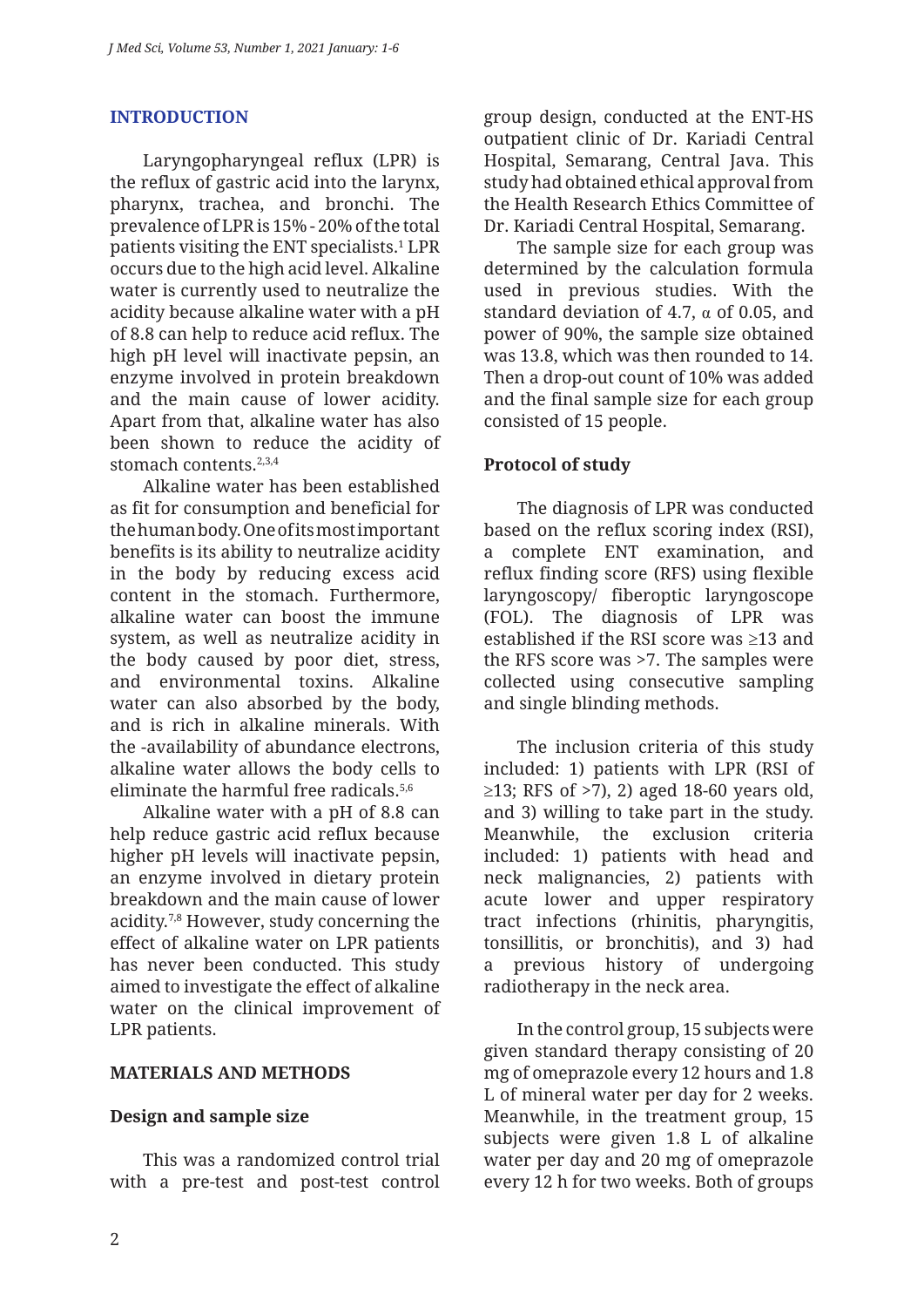were evaluated after two weeks by reassessing clinical improvement using the RSI score.

#### **Statistical analysis**

aA normality test of the data was performed using the Shapiro-Wilk test, which showed a normal data distribution. Finally, the data were analyzed using the independent t-test or Wilcoxon test or Fischer's exact test. A p value < 0.05 was considered significant.

#### **RESULTS**

A total of 30 subjects who met the inclusion and exclusion criteria were randomized into two groups i.e. treatment and control groups.

|                              | Groups           |                  | p         |
|------------------------------|------------------|------------------|-----------|
| Variables                    | Control          | Treatment        |           |
| Sex                          |                  |                  |           |
| • Male $[n (%)]$             | 2(13.3)          | 3(20)            | $1.000*$  |
| $\bullet$ Female [n $(\%)$ ] | 13 (86.7)        | 12 (80)          |           |
| Age (mean $\pm$ SD years)    | $43.20 \pm 9.76$ | $45.60 \pm 8.73$ | $0.484**$ |
| Age categories [n (%)]       |                  |                  |           |
| $\cdot$ 15 – 20              | 0(0)             | 0(0)             |           |
| $\cdot$ >20 – 30             | 2(7)             | 1(3)             |           |
| $\bullet > 30 - 40$          | 3(10)            | 4(13)            |           |
| $\cdot$ >40 – 50             | 7(23)            | 6(20)            |           |
| $[n (%)] > 50 - 60$          | 3(10)            | 4(13)            |           |

TABLE 1. Data distribution

Notes: \* Independent t-test; \*\*Fischer's exact test.

TABLE 1 shows the characteristics of the subjects based on sex in the two groups, consisting of 5 (16.7%) male and  $25$  (83.3%) female subjects. The sex distribution in the two groups ware homogeneous ( $p = 1.0$ ). The distribution of subjects based on age show that the highest number of subjects was in the 41-50 years age group, which were 13 (43%) subjects. The age distribution in the two groups ware homogeneous ( $p =$ 0.484). The mean age in both groups was  $43 \pm 9.756$  years, with an age range of 21-60 years.

| TABLE 2. Distribution of chief complaints |  |  |
|-------------------------------------------|--|--|
|-------------------------------------------|--|--|

| Chief complaints                                         | $n$ (%) |
|----------------------------------------------------------|---------|
| <b>Hoarseness</b>                                        | 4(13)   |
| Throat clearing                                          | 11(37)  |
| Mucus in the throat                                      | 5(17)   |
| Swallowing difficulty                                    | 2(7)    |
| Coughing after eating or lying down                      | 1(3)    |
| <b>Breathing difficulty</b>                              | 0(0)    |
| Nagging cough                                            | 1(3)    |
| A lump in the throat                                     | 6(0.2)  |
| Heart-burn, chest pain, indigestion, gastric acid reflux | 0(0)    |

The most frequent main complaint that brought subjects for treatment was throat clearing [11 patients (37%)], followed by mucus in the throat [5

patients (17%)]. Meanwhile, complaints of heartburn and difficulty in breathing were not the main complaints that brought subjects to come for treatment.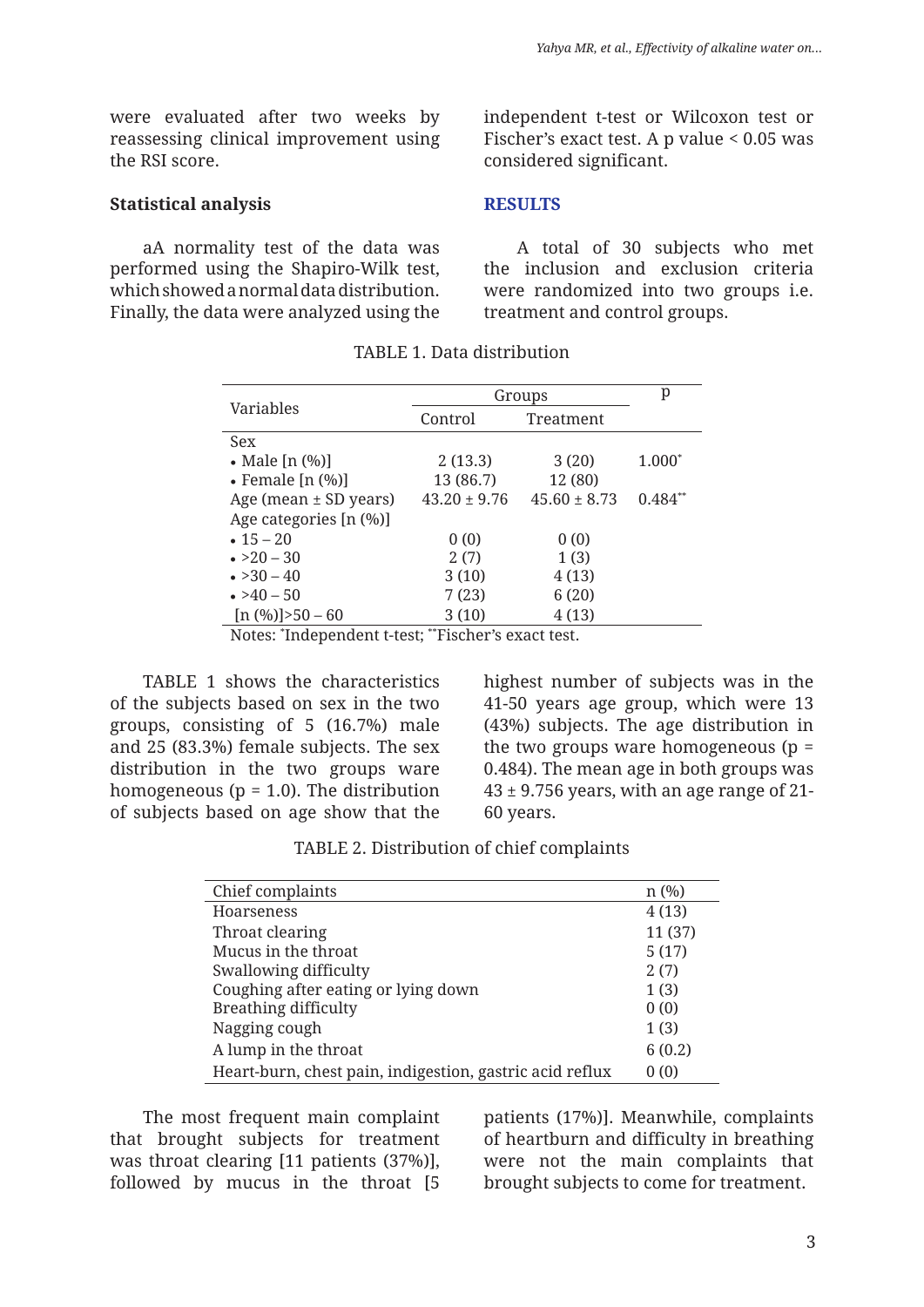|                                                        | Groups                  |                         |          |
|--------------------------------------------------------|-------------------------|-------------------------|----------|
| Variables                                              | Control                 | Treatment               | р        |
| Pre-test                                               | $22.27 + 3.26$          | $24.47 \pm 2.83$        | $0.058*$ |
| Post-test                                              | $18.27 \pm 2.92$        | $17.33 + 2.09$          | $0.322*$ |
| р                                                      | $< 0.001$ <sup>1*</sup> | $< 0.001$ <sup>1*</sup> |          |
| Notes: *Independent t-test (significant if the p yalue |                         |                         |          |

TABLE 3. Pre-test and post-test RSI score results

Notes: \* Independent t-test (significant if the p value  $was < 0.05$ )

TABLE 3 shows an insignificant decrease in the RSI score (p >0.005) after two weeks of intervention both in the treatment and control groups. The mean pre-test RSI scores in the control and treatment groups were  $22.27 \pm 3.26$  and 24.47 ± 2.83 respectively. Meanwhile, the mean post-test RSI scores in the

treatment and control groups were 18.27  $\pm$  2.92 and 17.33  $\pm$  2.09, respectively. The results of statistical tests showed no significant differences  $(p > 0.05)$  in the mean RSI score before and after the intervention both in the treatment and control groups.

TABLE 4. Pre-test and post-test RSI score analysis in the treatment and control groups

| <b>RSI</b>                                              | Groups  |           |
|---------------------------------------------------------|---------|-----------|
|                                                         | Control | Treatment |
| <b>Hoarseness</b>                                       | 0.008   | < 0.001   |
| Throat clearing                                         | 0.004   | < 0.001   |
| Mucus in the throat                                     | 0.002   | 0.001     |
| Swallowing difficulty                                   | 0.414   | 0.034     |
| Coughing after eating or lying down                     | 0.020   | 0.021     |
| Breathing difficulty                                    | 0.157   | 0.109     |
| Nagging cough                                           | 0.020   | 0.001     |
| A lump in the throat                                    | 0.008   | 0.001     |
| Heartburn, chest pain, indigestion, gastric acid reflux | 0.248   | 0.013     |
| Notes: "Wilcoxon test; "Significant                     |         |           |

Based on the statistical analysis (TABLE 4), we found a significant improvement in RSI score of the control group, in exception to swallowing difficulty, breathing difficulty, heartburn, chest pain, indigestion, and gastric acid reflux complaints. Meanwhile, in the treatment group, we found improvements in almost all complaints, except for breathing difficulty.

#### **DISCUSSION**

This study involved 30 LPR patients, with a mean age of  $43 \pm 9.756$  y.o (range 21 to 60 years). The highest number of subjects was found in the 51 to 60 years age group (23%). This result was different from previous studies, where LPR was mostly found in the 41-50 age

groups (43%). Other studies showed that LPR cases were mostly found in subjects aged over 60 years. The results of this study indicated that LPR cases were more frequently found in female subjects (83.3%) compared to male subjects (16.7%), with a ratio of  $1.7:1$ <sup>9,10</sup>

The most frequent main complaint that brought subjects for treatment was throat clearing [11 patients (37%)]. Meanwhile, complaints of heartburn and difficulty in breathing were not the main complaints that brought subjects to come for treatment.

#### **RSI scoring measurement analysis**

No significant difference in mean pre-test and post-test RSI scores between the treatment and the control groups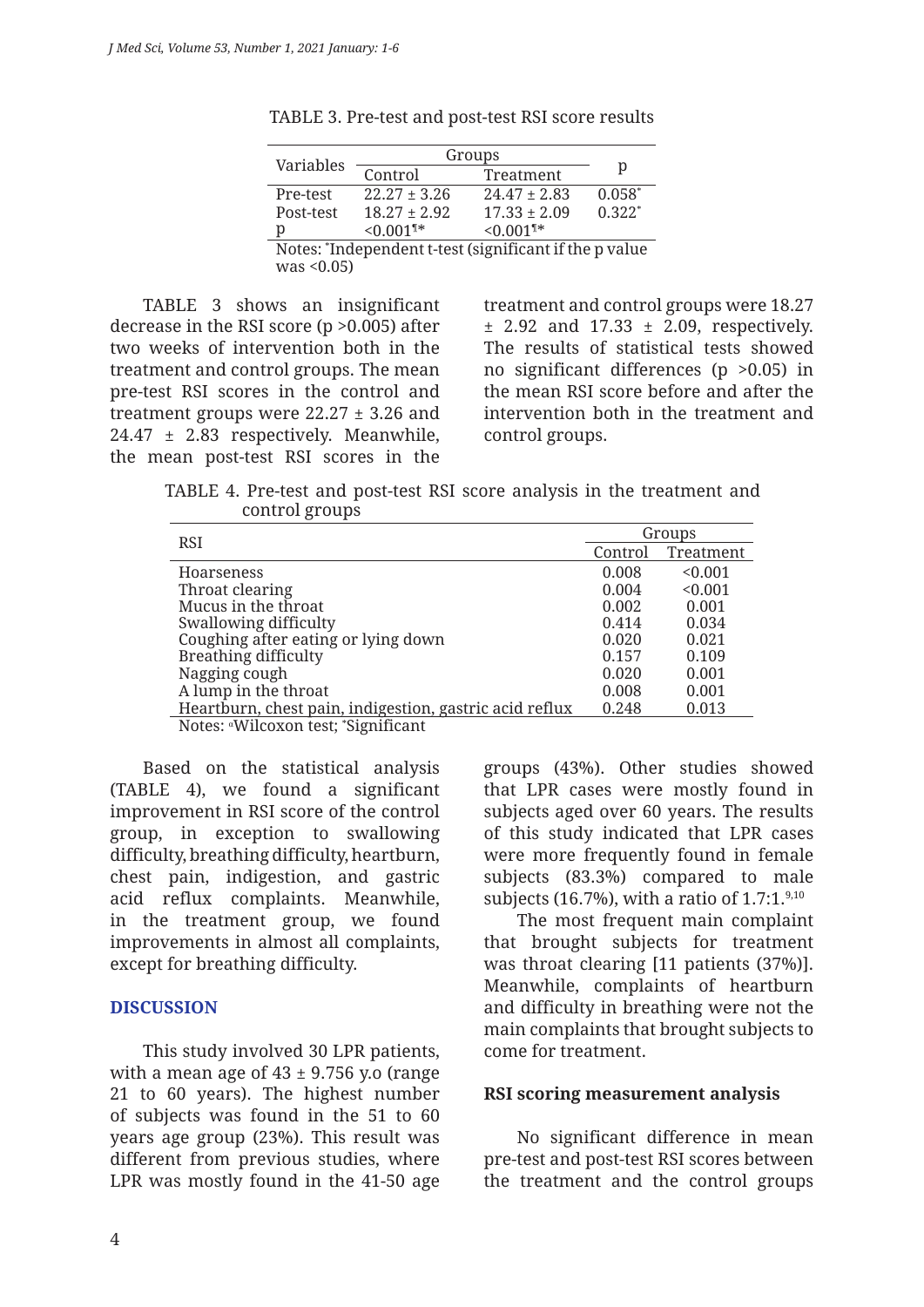(p>0.05) was observed. This result might be caused by the gastric feedback mechanism to detect an increased pH, thus signalling the gastric wall to produce more chloric acid to return normal gastric acidity (pH of 4), and causing lesions on the laryngeal mucosa. All of these conditions eventually affect the RSI score measurement.<sup>11,12</sup>

Idit was found that the RSI scores increased in almost all complaints in the treatment group compared to the RSI scores in the control group (TABLE 4). These improvements include improvement in symptoms of hoarseness, throat clearing, mucus in the throat, swallowing difficulty, coughing after eating or lying down, nagging cough, a lump in the throat, heartburn, chest pain, indigestion, and gastric acid reflux. Meanwhile, in the control group, there were only a few improvements in several complaints, such as hoarseness, clearing throat, mucus in the throat, nagging cough, and a lump in the throat. These results might be caused of the omeprazole given to each subject in both groups. Omeprazole was believed to reduce the complaints, given its function as a proton-pump inhibitor (PPI) agent.<sup>13,14</sup> This statement was proved by subjects in the treatment group, who received omeprazole-alkaline water regimen, experienced more improvements compared to subjects in the control group. These symptoms may be caused by high hydrogen content in alkaline water acting as an anti-oxidant to reduce the reactive oxygen species (ROS) levels in the body. ROS is a very reactive molecule formed primarily in the electron transport chain in mitochondria. ROS plays an important role in the normal physiological process, such as regulation of protein phosphorylation redox, ion channel, and transcription process. Excessive production of ROS would cause cell and tissue damage leading to an urgent need for an anti-oxidant to neutralize the ROS. Alkaline water with

pH of 8.8 may help reducing acid reflux because higher pH level will inhibit pepsin, an enzyme involved in dietary protein breakdown and the main cause of decreased acidity.6,7,15

## **CONCLUSION**

There are clinical improvements both in the control and treatment groups. However, the clinical improvements are not significantly different between subjects given either alkaline water or mineral water. Future studies are needed with a consideration of the duration of therapy based on the LPR management guidelines to improve the clinical improvements.

# **ACKNOWLEDGEMENT**

We would like to express our gratitude to all the members of the Department of Otolaryngology-Head and Neck Surgery, Dr. Kariadi Central Hospital, Semarang, Indonesia for the full supports throughout the writing process of this report.

# **REFERENCES**

- 1. Lechien JR, Akst LM, Hamdan AL, Schindler A, Karkos PD, Barillari MR, *et al.* Evaluation and management of laryngopharyngeal reflux disease: state of the art review. Otolaryngol - Head Neck Surg (United States) 2019; 160(5):762-782. https://doi.org/10.1177/0194599819827488
- 2. Zalvan CH, Hu S, Greenberg B, Geliebter J. A comparison of alkaline water and mediterranean diet vs proton pump inhibition for treatment of laryngopharyngeal reflux. JAMA Otolaryngol - Head Neck Surg 2017; 143(10):1023-1029. https://doi.org/10.1001/ jamaoto.2017.1454
- 3. Weinsheim T, Lesser H, Sataloff RT. Unforeseen consequence of alkaline